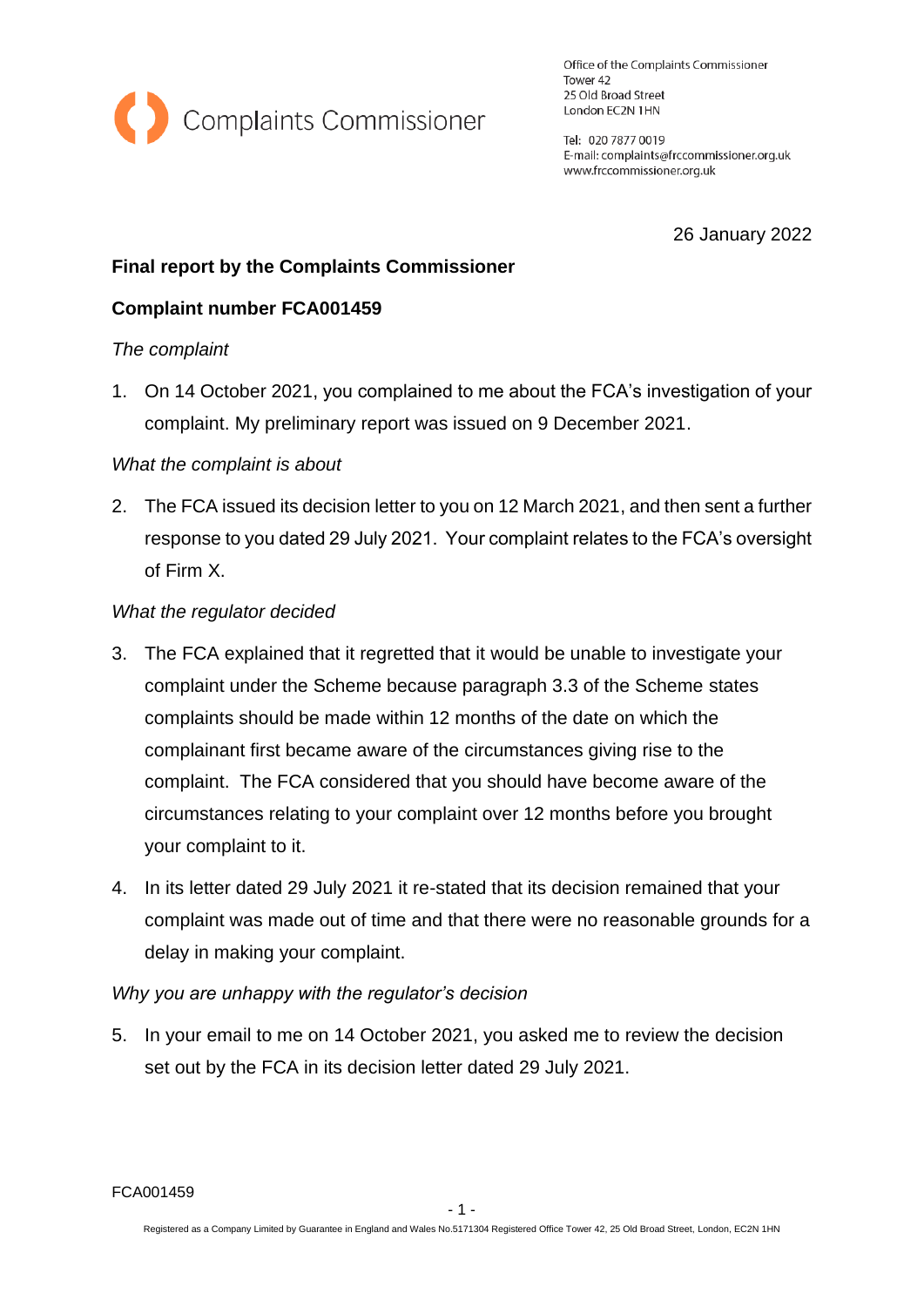- 6. From your complaint to me and the correspondence you have had with the FCA, I have identified the following reasons that you disagree with the FCA's decision to not investigate your complaint under paragraph 3.3 of the Scheme:
	- a. You had no knowledge of the Jersey Investments, or the Jersey Financial Services Commission press releases in August 2007 relating to Firm X's Eastern European funds when you made your investments in Firm X's Argentinian Investments in 2008-2009.
	- b. You disagree with the FCA's position that the liquidators report should have alerted you to the circumstances that relate to your complaint. You said that 'a liquidation is not a catalyst for an investor assuming they have a complaint against the FCA'. You consider that 'if Firm X has been dissolved, then perhaps the FCA's argument would have a bit more substance, albeit somewhat tenuous.'
	- c. You have advised that the evidence for your complaint against the FCA for serious regulatory failure relates to information that came to your attention very recently (within the 12 months prior to lodging your complaint).

The evidence came to light while the investor group started to consider a claim in negligence against the banks that operated Firm X's bank accounts. The key pieces of evidence include the FCA's knowledge behind the Jersey Fund Scandal and the serious alleged fraudulent activities involving a director of Firm X and his accomplice as well as a 2014 letter to Martin Wheatley, former FCA CEO (which the investors' committee have only seen in the last few months) that infers the FCA was warned on numerous occasions from 2010 about Firm X's activities that was putting retail consumers at risk. Yet the FCA took no action so that Firm X was able to continue with their deception and regulated activities without FCA authorisation which resulted in further retail consumer loss. More evidence has now come to light, such that we believe the evidence of regulatory failure is sufficiently serious that the complaint needs to be properly and fully investigated.

- 2 -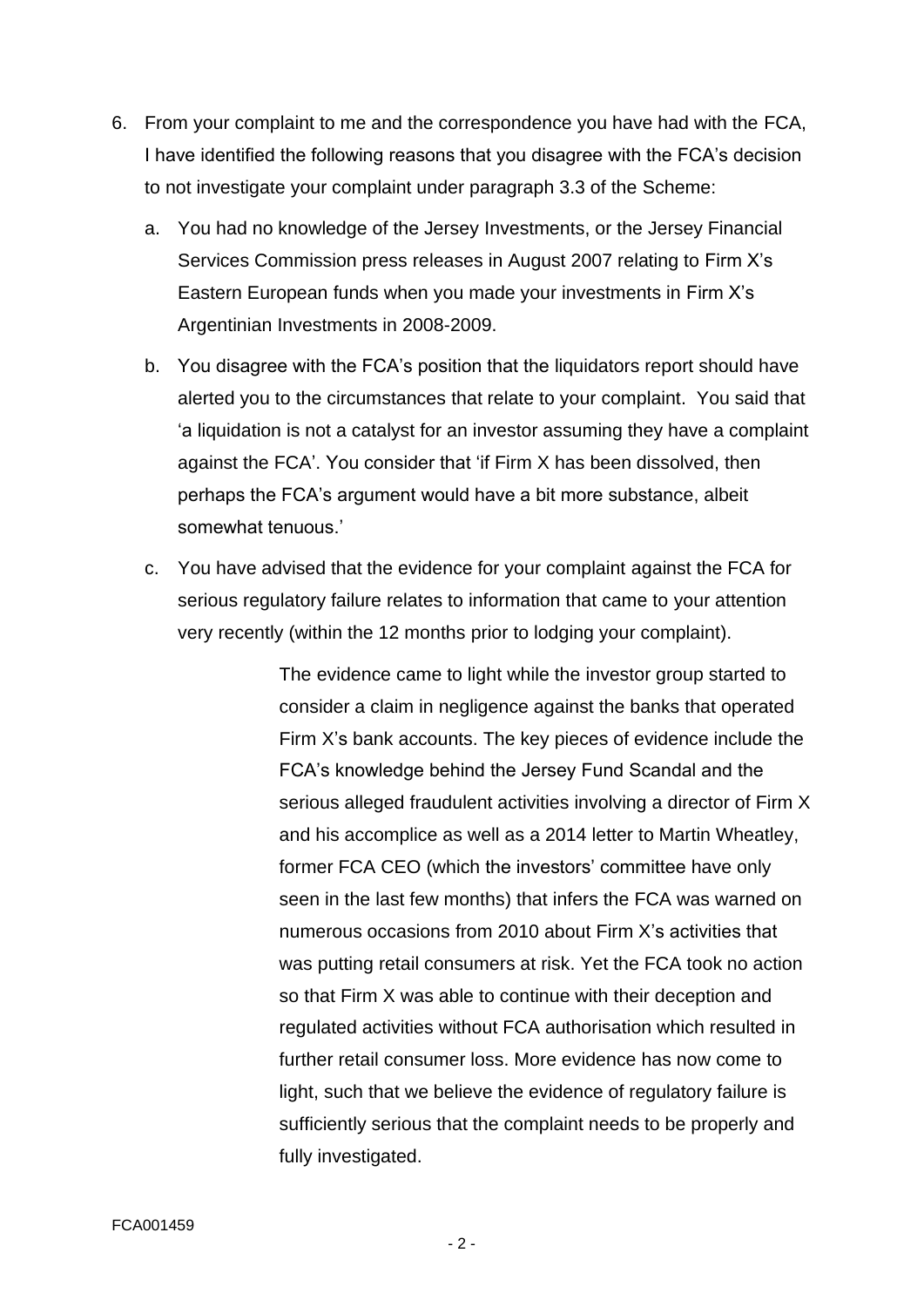7. You further set out that yours and the investor groups awareness of potential regulatory failure was 'heightened' by the independent investigation into the FCA's regulation of Firm Y and the subsequent publication of the independent investigation report. You believe that the 'serious failures' identified in report about Firm Y share many common characteristics with Firm X where the FCA failed to:

> consider the holistic business model (i.e. look at the bigger picture) and took no effective action when warned about serious fraud allegations. The failure to take action makes the FCA indirectly complicit in the alleged fraudulent activities which resulted in retail consumer losses. All these losses could have been avoided had the regulator been complying with its statutory objectives.

8. You have advised that the financial losses you have experienced have had associated adverse effects on your mental wellbeing and physical health.

## *Preliminary points*

- 9. An independent investigation report has recently been published that identified a number of failures by the FCA in its regulation of Firm Y, an FCA authorised organisation, who it was found offered both regulated and unregulated products, including Unregulated Collective Investment Schemes (UCIS), to its clients.
- 10. Whilst there is a temptation to compare other cases, including yours, with the independent investigation report into Firm Y, it is not appropriate to do so. I must emphasise that every case has its own unique circumstances and it is important that I assess each case looking at its own specific details and circumstances.
- 11. Firm X whose products you invested in, was not regulated by the FCA at any time and the products that you invested in were unregulated products.

## *My analysis*

12. Firstly, I want to say that I am very sorry to hear about the financial losses you have suffered as a result of your investment with the Firm and that this has had an impact of both of your emotional wellbeing and physical health.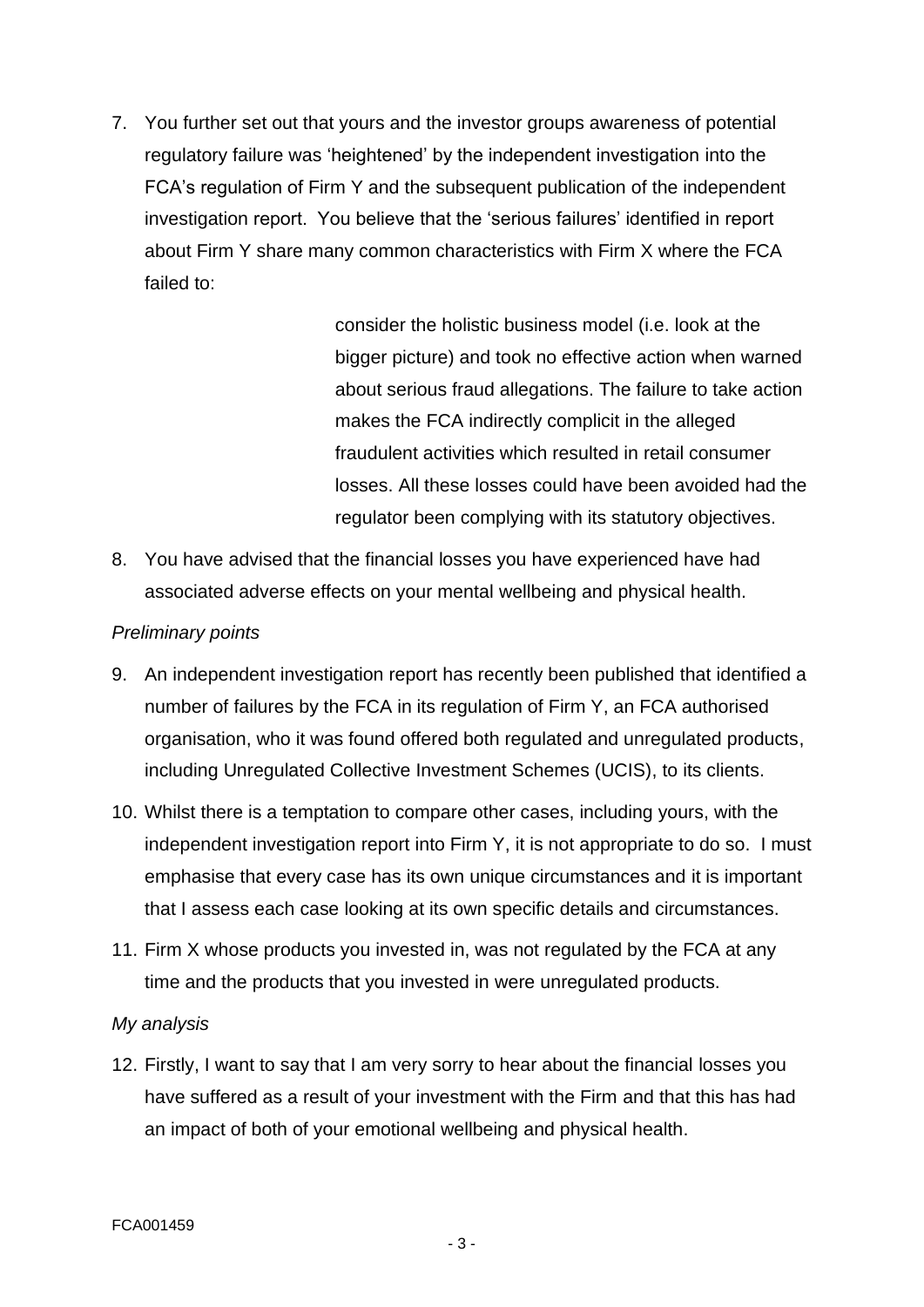- 13. Secondly, I want to note that your complaint is not the only complaint that has been received about the FCA's handling of matters involving Firm X. The issues that you have raised in your complaint about the FCA investigation of your complaint appear to mirror those raised by other complainants recently received by my office and that I have previously reviewed.
- 14. I have considered your position set out in your email of 14 October 2021, and in your correspondence with the FCA. I understand that some of the evidence that you have outlined has been collated and shared by an investor group seeking to find answers and redress for investors of Firm X's products, through different avenues including through complaints like yours to the FCA. I do not consider that the information that has been brought to your attention in the past 12 months provides new grounds for you to lodge a complaint that would otherwise be out of time.
- 15. I accept the FCA's position that there were already numerous pieces of information publicly available before you brought your complaint to the FCA that would have made you aware of the circumstances around your complaint. These include but are not limited to the Jersey Financial Services Commission press releases, the Final Notices issued on the two regulated financial adviser firms and Firm X going into liquidation.
- 16. I know that you disagree with these points and think that 'it is not appropriate for the FCA to determine when an investor had knowledge of any event that triggered a complaint.' In your correspondence with the FCA you set out that the Jersey Financial Services Commission press releases were not known to you and that related to a different scheme marketed by Firm X. You also set out that you considered the liquidation of Firm X was not a reason to consider a complaint against the FCA at the time and that it was a tenuous argument at best by the FCA, given Firm X had not been dissolved at the time of your complaint.
- 17. Whilst I acknowledge these points, I consider that it is implausible that the lack of updates and/or returns on your substantial investment for a significant period should not have prompted you to look into what was happening in relation to your investment, much earlier than at the time of your complaint to the FCA. I believe that any investigations from 2014 would have alerted you to the fact that Firm X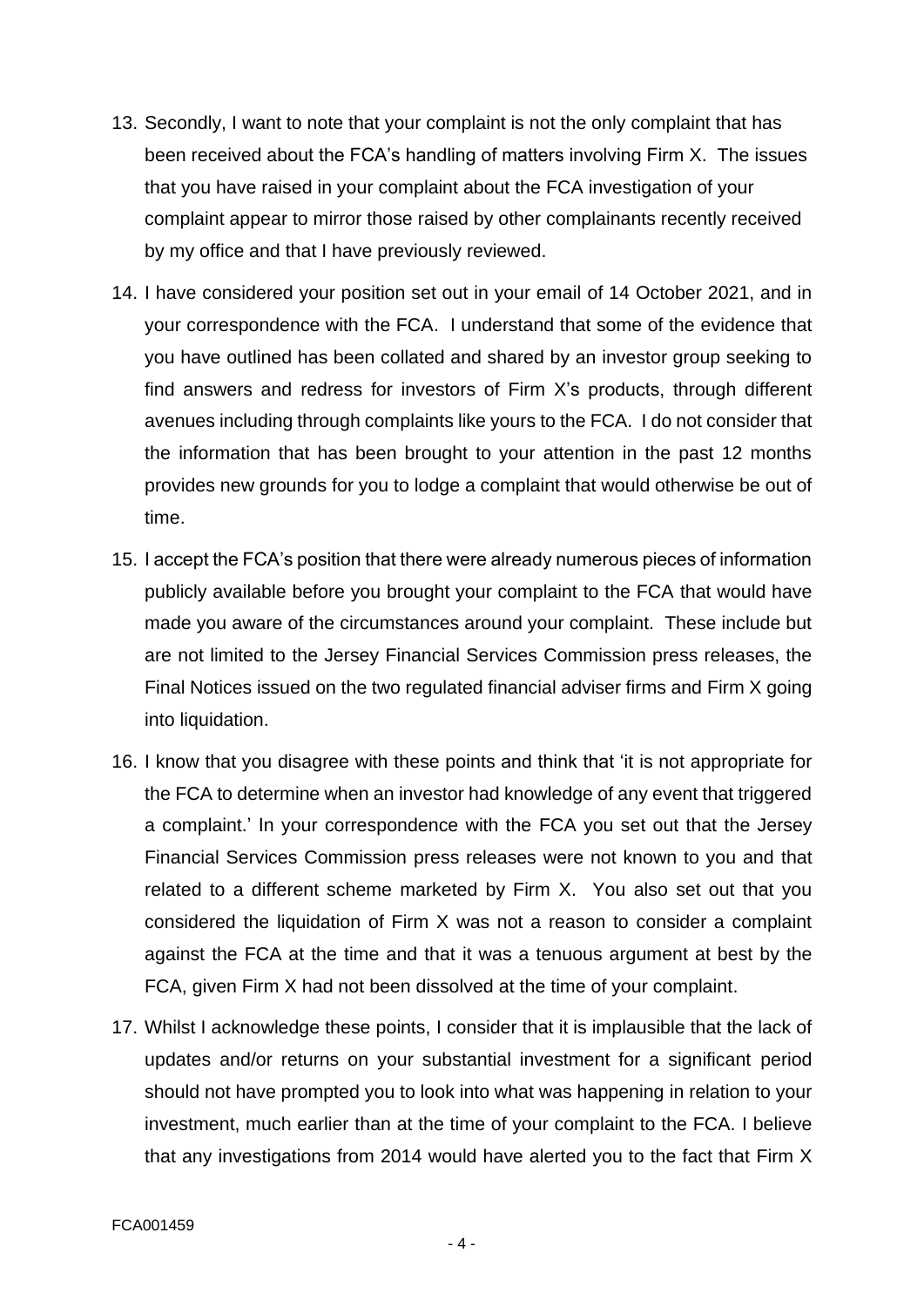was going into (or already was in) liquidation. It is my position that this was a significant event that would have put you on notice of the circumstances and issues in relation to Firm X and that there were serious concerns about your investment. You have also confirmed that from at least 2018, you were in contact with the investor group looking into the negligence claims against the bank of Firm X. This indicates that you and those members of the investor group were all on notice of the circumstances and issues in relation to Firm X at that time.

- 18. I can accept complaints which are out of time if I feel there is good justification. I have considered the circumstances of this case and I do not think it is either practical or justified to investigate this case. It is not practical for the Complaints Scheme to have an indefinite open time frame for lodging complaints. That is why the Scheme requires complainants to lodge a complaint within twelve months of becoming aware of the circumstances giving rise to their complaint. This ensures that an investigation into the complaint can be conducted at the time of, or close to the originating events of a complaint, and people within the organisation can be located to provide first hand knowledge about the matters and locate and obtain relevant documentation. It also ensures that steps can be taken to address current issues and steps can be taken to resolve and improve issues at that point in time, rather than historical issues where the regulator may have already introduced changes to regulation and processes that are at question in the complaint. The Complaints Scheme does not have unlimited resources and whilst it is important to understand where there have potentially been historical issues and take lessons from them, this must be balanced with the available resources. However, I can assure you that I always carefully consider cases where Paragraph 3.3 has been used to ensure that it has been used appropriately and not being used to avoid addressing complaints, and I have done so in your case.
- 19. I believe that it is highly likely that you were on notice that there was an issue with your investment and most probably that Firm X was in liquidation for some time before you made your complaint. It might be that you felt that you and/or the investor group might obtain a financial resolution to your situation through the liquidators or other avenues and that you were waiting to see what would happen, but this did not change the facts or the original actions of Firm X and you could have lodged a complaint at any time if you felt the FCA had failed to protect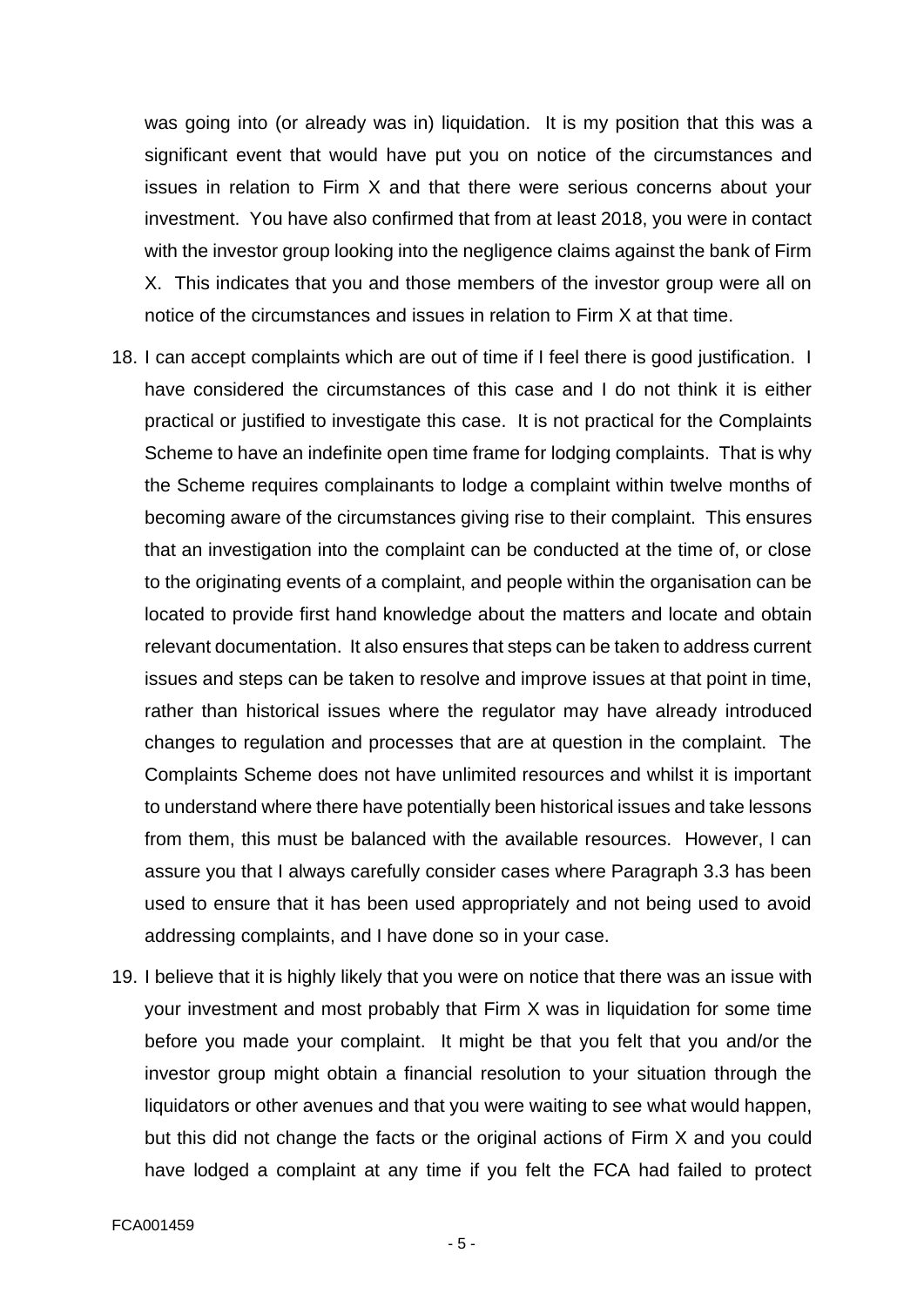investors. The possibility of financial rectification is not reasonable grounds to delay making a complaint. There was nothing to prevent you from making a complaint with the FCA, even if you were exploring other avenues.

- 20. For these reasons I consider that it was reasonable that the FCA set out that it was unable to look at your complaint as it is excluded under paragraph 3.3, because you should have been aware of the circumstances and issues in relation to Firm X at a much earlier point in time.
- 21. I also note that the Complaint Scheme is not devised to be a final step for complainants when other avenues for redress have been exhausted. It is there to investigate complaints about the actions or inactions of the FCA, including into its regulatory failures. I have noted that you have set out that it was the recently released report into Firm Y that alerted you to the fact that you could raise a complaint about the FCA's regulatory failures. I am pleased to see that this report has highlighted this option for complainants, but this still needs to be done within relevant time periods.
- 22. Finally, I want to note that the FCA does have a statutory duty to secure an appropriate degree of protection for consumers. It does so by regulating the financial industry through the setting of standards which firms must meet, and by taking enforcement action where that is justified. It does not investigate individuals' complaints against unregulated firms or the firms it regulates. It is the role of the Financial Ombudsman Service (FOS) to investigate an individual's complaint about regulated firms.
- 23. That does not mean that the FCA cannot investigate concerns arising from information about individual complaints, but it investigates those in the context of considering whether or not regulatory action is justified, or in the case of an unregulated firm whether alternative action should be considered through other forums, rather than whether or not the individual requires redress. Any action the FCA may or may not take because of the information you provided could not lead to redress for you personally.
- 24. In your correspondence to the FCA you set out that it failed to take:

effective action when warned about serious fraud allegations. The failure to take action makes the FCA indirectly complicit in

#### FCA001459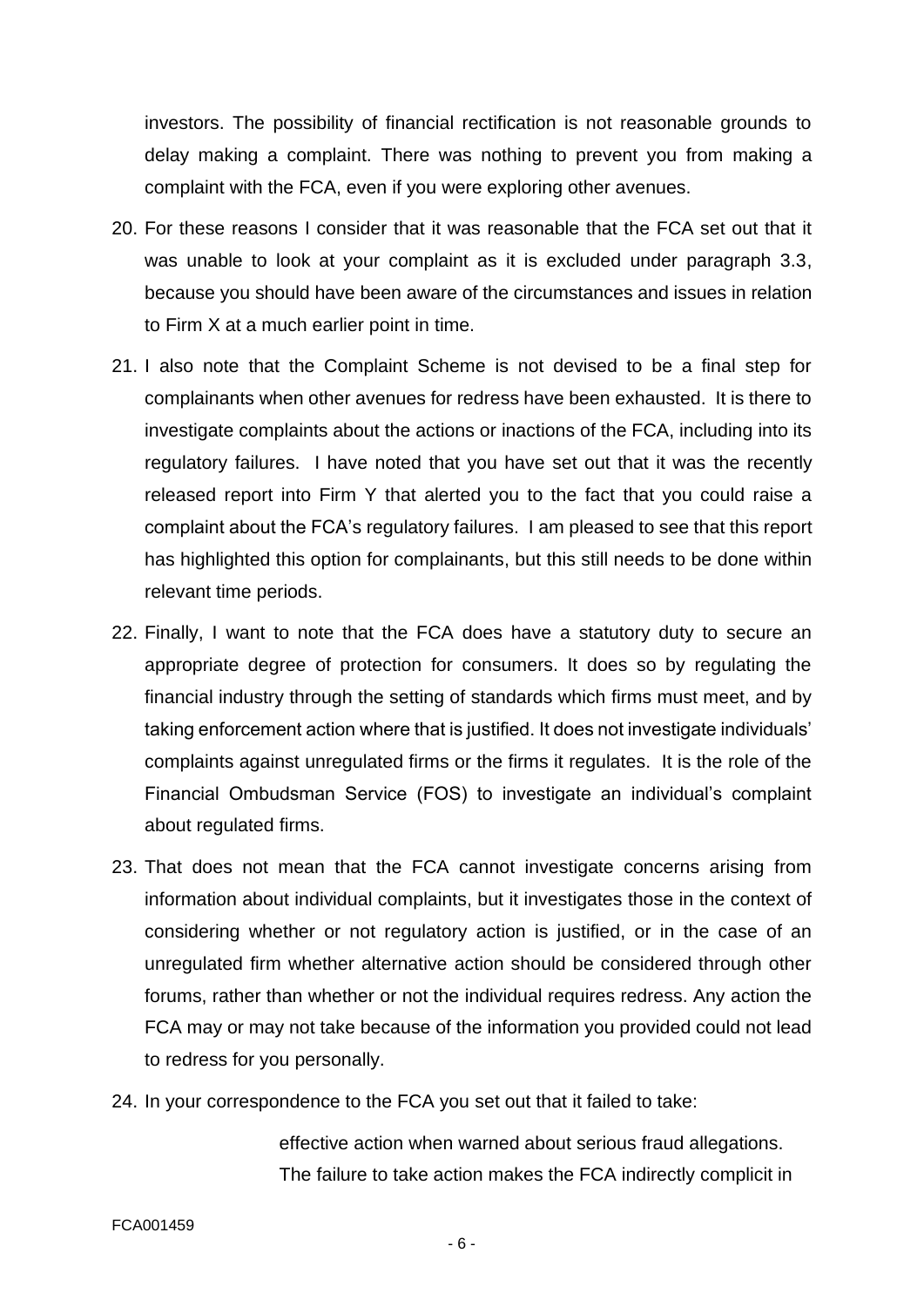the alleged fraudulent activities which resulted in retail consumer losses. All these losses could have been avoided had the regulator been complying with its statutory objectives.

- 25. Whilst I have not investigated this complaint, I have reviewed the FCA file in relation to your complaint and other information made available to me relating to Firm X, and I am satisfied that the complaints team have made relevant enquiries about the past information that was received in relation to Firm X and these enquiries show that the information previously sent about Firm X to the FCA was received and was passed onto the relevant departments. In its letter dated 29 July 2021 the FCA did detail the regulatory actions it had taken against the two regulated financial adviser firms that were found to be responsible for promoting and selling Firm X's schemes to UK consumers which resulted in the issuance of final notices to them in 2013 and 2014.
- 26. However, as you are aware and as I set out in my points above, Firm X itself was not regulated by the FCA and it has not been able to act against Firm X directly. In its letter the FCA did set out that it had passed information onto other law enforcement agencies who had shown interest and that it had also looked into whether the scheme was a UCIS, however the standard of information it required to pursue the matter further was not available due to jurisdictional hurdles that were in place due to the operations of the scheme being located overseas.
- 27. So whilst you have identified that the recently published report highlighted the serious failures of the FCA in relation to a different firm, Firm Y, and that you consider it shared many common characteristics with Firm X where the FCA failed to consider the holistic business model (i.e. look at the bigger picture), every case must be considered in the context of its own circumstances, in this case the fact that Firm X was not regulated and the products you invested in were not regulated and were overseas products.
- 28. The FCA does not generally say what action has been taken in response to the information that it receives. This is because section 348 (s.348) of the Financial Services & Markets Act 2000 (FSMA) classes some information the FCA holds about firms as confidential and restricts how that information is dealt with. In addition to this, any information that is not restricted by s.348 FSMA may be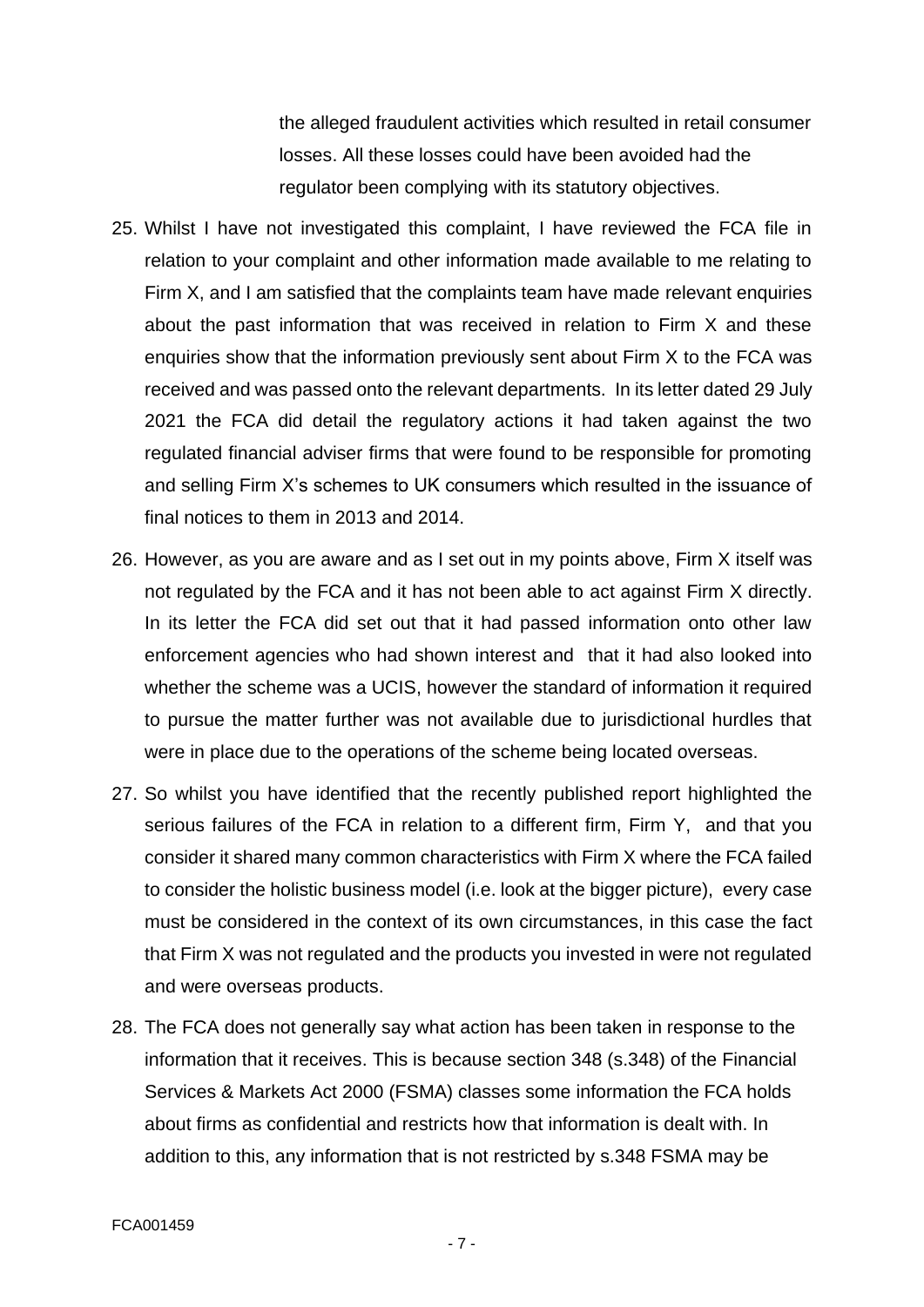restricted due to the FCA's policy on sharing information about regulated firms and individuals, who also have legal protections. Under this policy, the FCA will not normally disclose the fact of continuing action without the agreement of the firm concerned. There is a good explanation of the statutory and FCA policy restrictions on information sharing at https://www.fca.org.uk/freedominformation/information-we-can-share. This means that, as you were told, there is no general right for members of the public to know the outcome of reports that they make.

- 29. Like the FCA, I am required to respect confidentiality. This means that sometimes I cannot report fully on the confidential material to which I have access. However, as part of the Complaints Scheme, I have access to all the FCA's complaints papers, including confidential material. This is so that I, as an independent person, can see whether I am satisfied that the FCA has behaved reasonably. Sometimes this means that all I can say to complainants is that having studied the confidential material, I am satisfied that the FCA has behaved reasonably – but I am unable to give further details.
- 30. This can be frustrating for complainants, but it is better that I am able to see the confidential material. On occasions, I have persuaded the FCA to release further confidential information to help complainants understand what has happened, but this is not always possible. I shall continue to pursue this matter with the FCA.
- 31. As I have already noted above, I have upheld the FCA's decision that your complaint has been made out of time. For this reason, it was not appropriate for me to conduct an investigation at this time, but following my review of the FCA's information that I have been provided with, I am satisfied that the complaints team have made relevant enquiries about the past information that was received in relation to Firm X and that it was passed onto and reviewed by the relevant departments at the FCA and other law enforcement agencies who had shown an interest at that time.

#### *My decision*

32. I understand that you have experienced delays with your complaint. In both its decision letters to you the FCA has apologised for the delay and the inconvenience